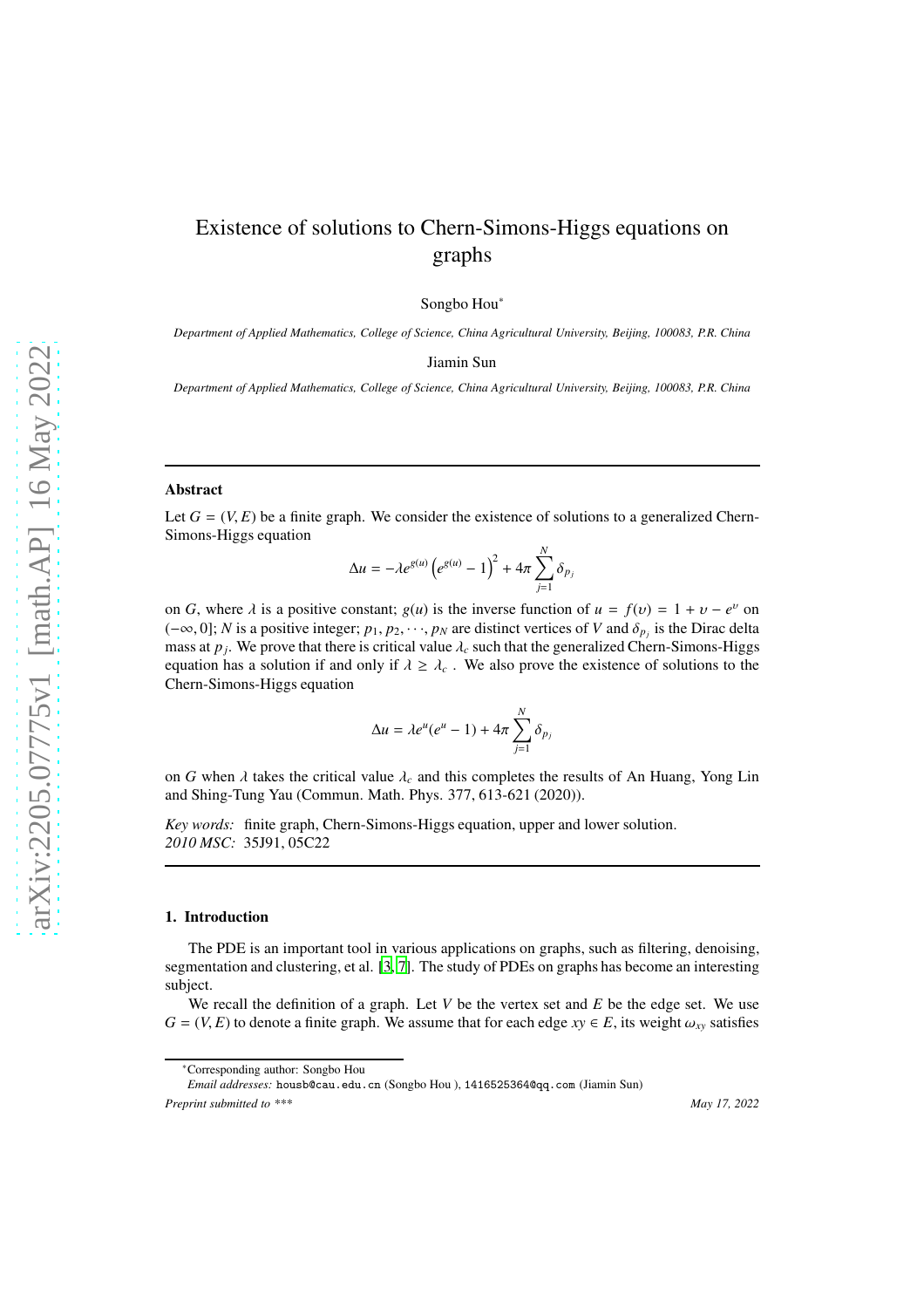$\omega_{xy} > 0$  and  $\omega_{xy} = \omega_{yx}$ . For any  $x, y \in E$ , we assume that they can be connected via finite edges and then *G* is called a connected graph. Let  $\mu : V \to \mathbb{R}^+$  be a finite measure. For any function  $u: V \to \mathbb{R}$ , the *u*-Laplace is defined by

$$
\Delta u(x) = \frac{1}{\mu(x)} \sum_{y \sim x} \omega_{xy}(u(y) - u(x)),
$$

where  $y \sim x$  means  $xy \in E$ . For a pair of functions *u* and *v*, the gradient form is defined by

$$
\Gamma(u, v) = \frac{1}{2\mu(x)} \sum_{y \sim x} \omega_{xy}(u(y) - u(x))(v(y) - v(x)).
$$

When  $u = v$ , we write  $|\nabla u|^2 = \Gamma(u, u)$ . For a function  $u : V \to \mathbb{R}$ , we denote the integral over *V* by

$$
\int_V u d\mu = \sum_{x \in V} \mu(x) u(x).
$$

In order to study the PDEs on graphs, we also need to define the Sobolev space and the norm. Let  $W^{1,2}(V)$  be the space of functions  $u: V \to \mathbb{R}$  satisfying

$$
\int_V \left( |\nabla u|^2 + u^2 \right) d\mu < +\infty.
$$

The norm of  $u$  in  $W^{1,2}(V)$  is defined as

$$
||u||_{W^{1,2}(V)} = \left(\int_V \left(|\nabla u|^2 + u^2\right) d\mu\right)^{1/2}
$$

.

Recently, the methods to deal with the PDEs in the Euclidean settings were performed on graphs successfully. Grigor'yan, Lin and Yang [\[8,](#page-12-2) [9](#page-12-3)] used the variation method and the mountainpass theorem to obtain the existence results for some nonlinear equations on gaphs. The similar method was used by the first author to prove the existence of multiple solutions to a nonlinear biharmonic equation on graphs [\[14\]](#page-12-4). Using the the Nehari method, Zhang and Zhao [\[23\]](#page-12-5) studied the convergence of ground state solutions for nonlinear Schrödinger equations on graphs. The Nehari method was also used by Han, Shao and Zhao [\[12](#page-12-6)] to obtain the existence and convergence of solutions for nonlinear biharmonic equations on graphs. For the Kazdan-Warner equation, using the calculus of variations and a method of upper and lower solutions, Grigor'yan, Lin and Yang [\[10\]](#page-12-7) obtained the existence of solutions under various conditions. Keller and Schwarz [\[18\]](#page-12-8) studied the Kazdan-Warner equation on canonically compactifiable graphs and proved the existence results under various conditions. Liu and Yang [\[22\]](#page-12-9) studied the multiple solutions of Kazdan-Warner equation in the negative case. The existence of the solutions to the *p*-th Kazdan-Warner equation was studied in [\[4,](#page-12-10) [24\]](#page-12-11). Related results also include [\[5,](#page-12-12) [6](#page-12-13), [20](#page-12-14), [21,](#page-12-15) [25\]](#page-12-16) and so on.

There are a lot of study about vortices in  $(2 + 1)$ -dimensional Chern-Simons gauge theory in recent years. Burzlaff, Chakrabarti and Tchrakian [\[1\]](#page-12-17) proposed certain generalisations of the self-dual Chern-Simons-Higgs model [\[15,](#page-12-18) [16\]](#page-12-19), whereas the existence of double periodic vortices for the models had been an open problem. Han [\[13\]](#page-12-20) reduced the generalized self-dual Chern-Simons-Higgs equation to a semilinear elliptic equation. Then he solved the existence problem by an upper-lower solution method.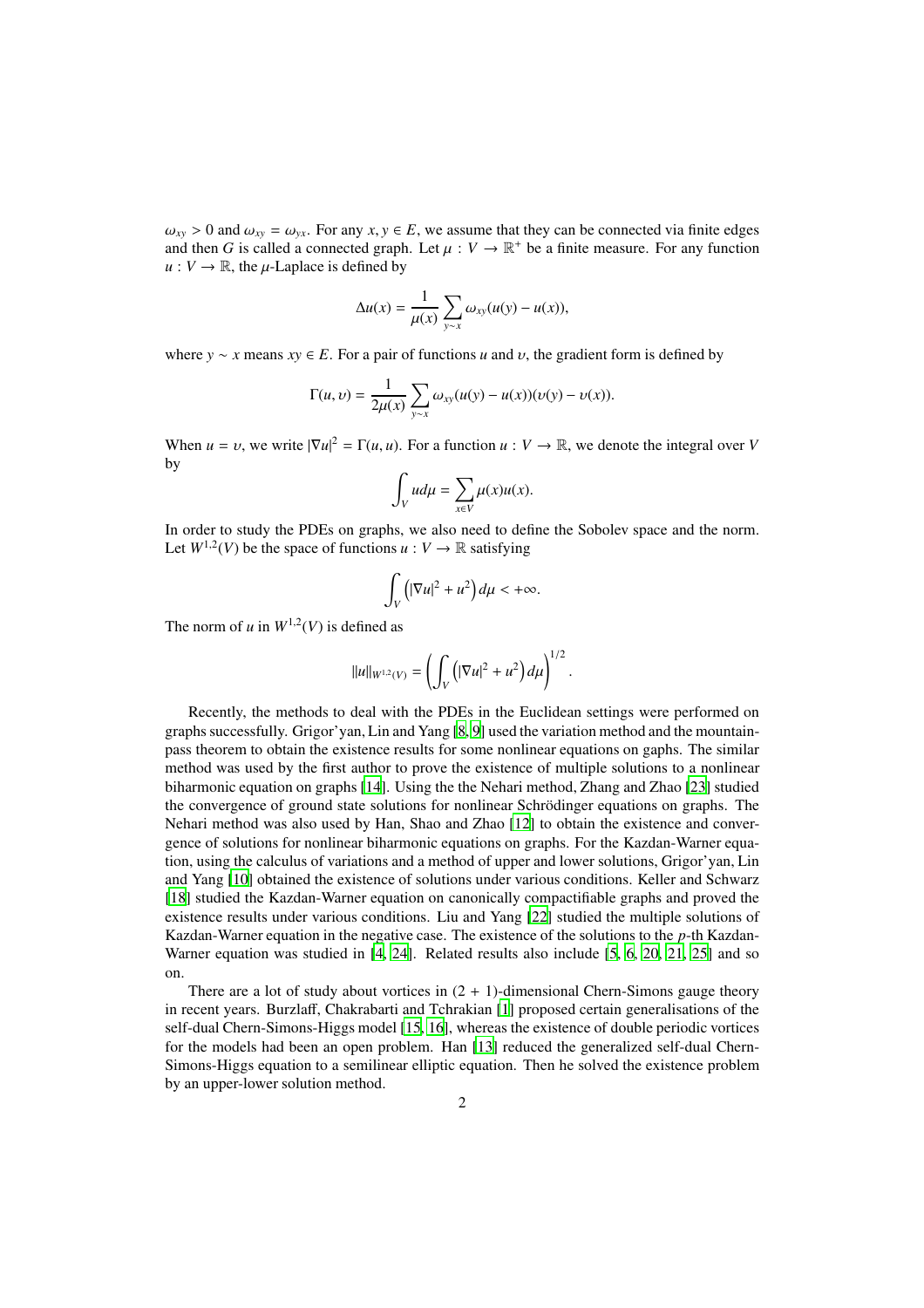In this paper, we first consider the generalized Chern-Simons-Higgs equation derived by Han [\[13\]](#page-12-20), *i.e.*,

<span id="page-2-0"></span>
$$
\Delta u = -\lambda e^{g(u)} \left( e^{g(u)} - 1 \right)^2 + 4\pi \sum_{j=1}^{N} \delta_{p_j}
$$
 (1.1)

on a graph  $G = (V, E)$  where  $\lambda$  is a positive constant;  $g(u)$  is the inverse function of  $u = f(v)$  $1 + v - e^v$  on  $(-\infty, 0]$ ; *N* is a positive integer;  $p_1, p_2, \dots, p_N$  are distinct vertices of *V* and  $\delta_{p_j}$  is the Dirac delta mass at *p<sup>j</sup>* .

We prove the following existence result for Eq.[\(1.1](#page-2-0) ) on *G*.

Theorem 1.1. *There exists a critical value* λ*<sup>c</sup> depending on the graph satisfying*

$$
\lambda_c \geq \frac{27\pi N}{|V|},
$$

*such that if*  $\lambda \geq \lambda_c$ , Eq.[\(1.1\)](#page-2-0) has a negative solution, and if  $\lambda < \lambda_c$ , Eq.(1.1) has no solution.

Secondly, we consider the Chern-Simons-Higgs equation

<span id="page-2-1"></span>
$$
\Delta u = \lambda e^u (e^u - 1) + 4\pi \sum_{j=1}^N \delta_{p_j},
$$
\n(1.2)

which was proposed in [\[2\]](#page-12-21). Huang, Lin and Yau [\[11\]](#page-12-22) prove that on a finite graph *G*, there is a critical λ*<sup>c</sup>* satisfying

$$
\lambda_c \ge \frac{16\pi N}{|V|},
$$

such that Eq.[\(1.2\)](#page-2-1) has a solution if  $\lambda > \lambda_c$ , and Eq.(1.2) has no solution if  $\lambda < \lambda_c$ . We study Eq.[\(1.2\)](#page-2-1) when  $\lambda = \lambda_c$  and get the following result.

**Theorem 1.2.** *Eq.*[\(1.2\)](#page-2-1) *has a solution when*  $\lambda = \lambda_c$  *on a finite graph G.* 

In the proof of the main theorems, we take the similar treatments as in the continuous case [\[2](#page-12-21), [13](#page-12-20), [19](#page-12-23)]. The rest of the paper is arranged as follows. In Section Two, we give some preliminaries which will be used later. In Section Three, we prove Theorem 1.1. In Section Four, we prove Theorem 1.2.

Remark 1. *L¨u and Zhong [\[17\]](#page-12-24) obtained the existence of the single solution to Eq.[\(1.1\)](#page-2-0) by a di*ff*erent method. They also studied the existence of multiple solutions.*

#### 2. Preliminaries

In this section, we introduce three lemmas which will be used in Section Three and Section Four.

Lemma 2.1. *(Huang-Lin-Yau [\[11\]](#page-12-22))*

*Let*  $G = (V, E)$  *be a finite graph. If for some constant*  $K > 0$ ,  $\Delta u(x) - K u(x) \ge 0$  *for all*  $x \in V$ , *then*  $u \leq 0$  *on*  $V$ .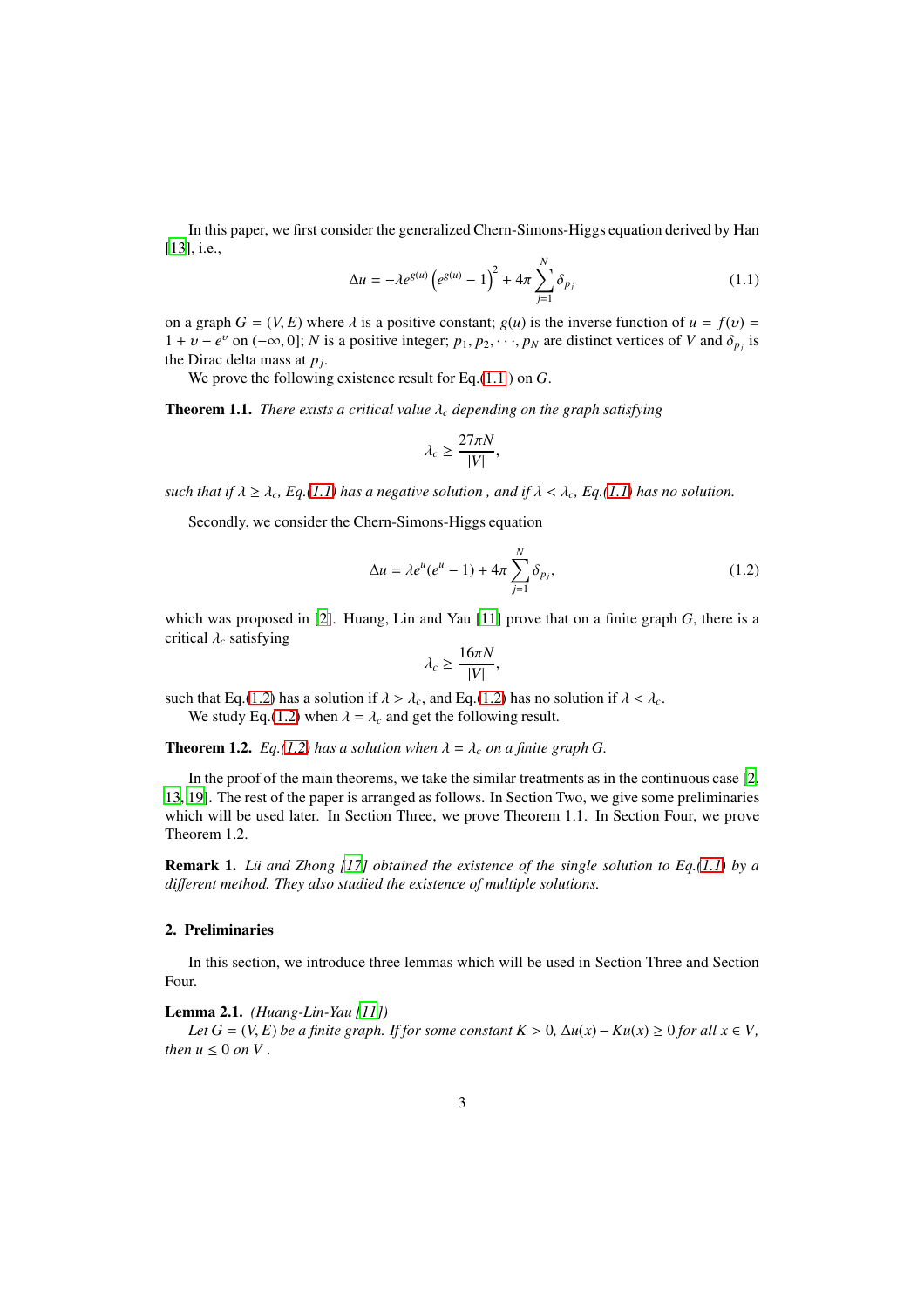# Lemma 2.2. *(Grigor'yan-Lin-Yang [\[10\]](#page-12-7))*

*Let*  $G = (V, E)$  *be a finite graph. Then there exists some constant C depending only on G such that*

$$
\int_V u^2 d\mu \leq C \int_V |\nabla u|^2 d\mu,
$$

*for all*  $u \in V^{\mathbb{R}}$  *with*  $\int_{V} u d\mu = 0$ *, where*  $V^{\mathbb{R}} = \{u \mid u \text{ is a real function} : V \to \mathbb{R} \}.$ 

# <span id="page-3-3"></span>Lemma 2.3. *(Grigor'yan-Lin-Yang [\[10\]](#page-12-7))*

*Let*  $G = (V, E)$  *be a finite graph. For any*  $\alpha > 0$  *and all functions*  $u \in V^{\mathbb{R}}$  *with*  $\int_V |\nabla u|^2 d\mu \leq 1$ *and*  $\int_V u d\mu = 0$ , there exists some constant  $C > 0$  depending only on  $\alpha$  and  $G$  such that

$$
\int_V e^{\alpha u^2} d\mu \leq C.
$$

### 3. Proof of Theorem 1.1

Noting

$$
\int_V \left(-\frac{4\pi N}{|V|} + 4\pi \sum_{j=1}^N \delta_{p_j}\right) d\mu = 0,
$$

we assert that there exists a solution  $v_0$  of the equation

<span id="page-3-2"></span>
$$
\Delta v_0 = -\frac{4\pi N}{|V|} + 4\pi \sum_{j=1}^{N} \delta_{p_j}.
$$
 (3.1)

Letting  $u = v_0 + v$ , then we rewrite Eq.[\(1.1\)](#page-2-0) as

<span id="page-3-0"></span>
$$
\Delta v = -\lambda e^{g(v_0 + v)} \left( e^{g(v_0 + v)} - 1 \right)^2 + \frac{4\pi N}{|V|}.
$$
\n(3.2)

We will use an upper-lower solution method to derive the existence results of Eq.[\(3.2\)](#page-3-0). A function  $v_-\$  is called a lower solution of [\(3.2\)](#page-3-0) if it satisfies

$$
\Delta v_{-} \geq -\lambda e^{g(v_0 + v_{-})} \left( e^{g(v_0 + v_{-})} - 1 \right)^2 + \frac{4\pi N}{|V|},
$$

for all  $x \in V$ . Similarly, a function  $v_+$  is called an upper solution of [\(3.2\)](#page-3-0) if it satisfies

$$
\Delta v_+ \le -\lambda e^{g(v_0+v_+)} \left( e^{g(v_0+v_+)} - 1 \right)^2 + \frac{4\pi N}{|V|},
$$

for all  $x \in V$ . Let  $\psi_0 = -v_0$ . Obviously,  $\psi_0$  is an upper solution of [\(3.2\)](#page-3-0). We introduce the following iterative sequence  $\{\psi_n\}$ ,

<span id="page-3-1"></span>
$$
(\Delta - K)\psi_n = -\lambda e^{g(\nu_0 + \psi_{n-1})} \left( e^{g(\nu_0 + \psi_{n-1})} - 1 \right)^2 - K\psi_{n-1} + \frac{4\pi N}{|V|},\tag{3.3}
$$

where *K* is a positive constant and  $n = 1, 2, \cdots$ .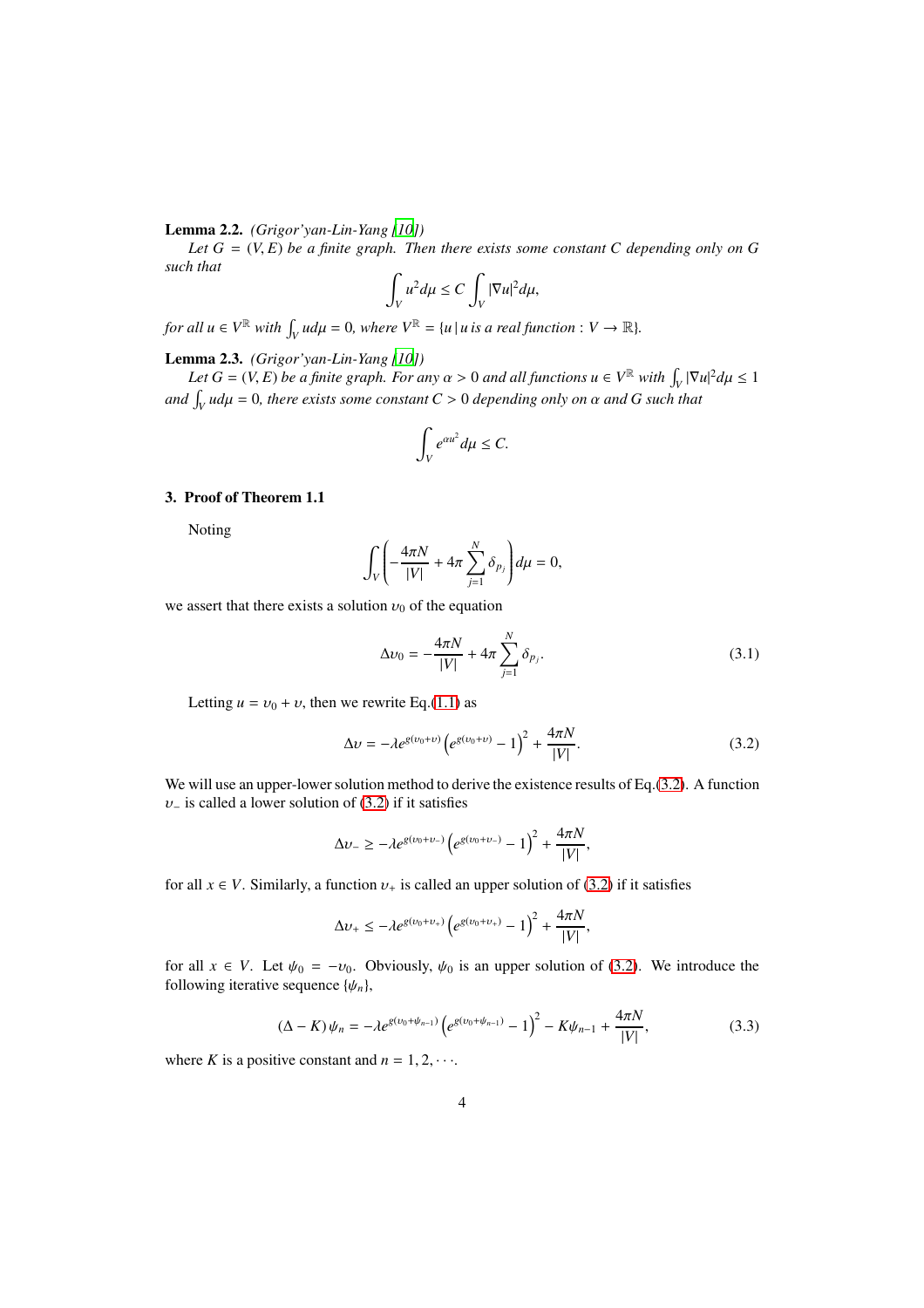**Lemma 3.1.** *Suppose K* > 2 $\lambda$ *. Let* { $\psi_n$ } *be the sequence defined by* [\(3.3\)](#page-3-1)*. For any lower solution* υ<sup>−</sup> *of [\(3.2\)](#page-3-0), there holds*

$$
\psi_0 > \psi_1 > \psi_2 > \cdots > \psi_n > \cdots > \nu_-.
$$

*Therefore, if* [\(3.2\)](#page-3-0) *has a lower solution, then* { $\psi_n$ } *converges to a maximal solution of* (3.2)*.* 

*Proof.* We proceed by induction. For  $n = 1$ , we have

$$
(\Delta - K)\psi_1 = -K\psi_0 + \frac{4\pi N}{|V|}.
$$

It follows that

<span id="page-4-0"></span>
$$
(\Delta - K)(\psi_1 - \psi_0) = 4\pi \sum_{j=1}^{N} \delta_{p_j} \ge 0.
$$
 (3.4)

Then Lemma 2.1 implies that  $\psi_1 \leq \psi_0$  on *V*. We claim that  $\psi_1(x) < \psi_0(x)$  for all  $x \in V$ . To this end, we only need to prove  $M = \psi_1(x_0) - \psi_0(x_0) = \max_{x \in V} {\psi_1(x) - \psi_0(x)} < 0$ . Suppose not, we have

$$
\Delta(\psi_1 - \psi_0)(x_0) \ge K(\psi_1 - \psi_0)(x_0) \ge 0.
$$

Hence  $(\psi_1 - \psi_0)(y) = (\psi_1 - \psi_0)(x_0)$  if  $y \sim x_0$ . By the connectedness of *G*, we conclude  $(\psi_1 - \psi_0)(y) = (\psi_1 - \psi_0)(x_0)$  $\psi_0(y) = (\psi_1 - \psi_0)(x_0)$  for any  $y \in V$ . This contradicts [\(3.4\)](#page-4-0) at  $p_j \in V$  and confirms our claim.

Suppose that

$$
\psi_0 > \psi_1 > \cdots > \psi_k.
$$

Noting  $K > 2\lambda$ , we have

$$
(\Delta - K)(\psi_{k+1} - \psi_k) = -\lambda \left[ e^{g(\nu_0 + \psi_k)} \left( e^{g(\nu_0 + \psi_k)} - 1 \right)^2 - e^{g(\nu_0 + \psi_{k-1})} \left( e^{g(\nu_0 + \psi_{k-1})} - 1 \right)^2 \right] - K(\psi_k - \psi_{k-1})
$$
  
\n
$$
= -\lambda g'(\xi) e^{g(\xi)} \left( 3 e^{g(\xi)} - 1 \right) \left( e^{g(\xi)} - 1 \right) (\psi_k - \psi_{k-1}) - K(\psi_k - \psi_{k-1})
$$
  
\n
$$
= \left[ \lambda e^{g(\xi)} \left( 3 e^{g(\xi)} - 1 \right) - K \right] (\psi_k - \psi_{k-1})
$$
  
\n
$$
\geq (2\lambda - K)(\psi_k - \psi_{k-1})
$$
  
\n
$$
> 0,
$$

where we have used the mean value theorem,  $v_0 + \psi_k \leq \xi \leq v_0 + \psi_{k-1}$ ,  $g'(\xi) = 1/(1 - e^{g(\xi)})$ . Then Lemma 2.1 yields  $\psi_{k+1} \leq \psi_k$ . Using the same argument as in proving  $\psi_1 < \psi_0$ , we get  $\psi_{k+1} < \psi_k$ .

Next we prove that  $\psi_k > \nu_-\$ . For  $k = 0$ , we have

<span id="page-4-1"></span>
$$
\Delta(\nu_{-} - \psi_{0}) \ge -\lambda e^{g(\nu_{-} - \psi_{0})} \left( e^{g(\nu_{-} - \psi_{0})} - 1 \right)^{2} + 4\pi \sum_{j=1}^{N} \delta_{p_{j}}
$$
  
=  $-2\lambda e^{g(\nu_{-} - \psi_{0})} g'(\xi) e^{g(\xi)} (e^{g(\xi)} - 1)(\nu_{-} - \psi_{0}) + 4\pi \sum_{j=1}^{N} \delta_{p_{j}}$  (3.5)  
=  $2\lambda e^{g(\nu_{-} - \psi_{0})} e^{g(\xi)} (\nu_{-} - \psi_{0}) + 4\pi \sum_{j=1}^{N} \delta_{p_{j}},$ 

where  $\xi$  is between  $v_ - - \psi_0$  and 0. Let  $v_-(x_0) - \psi_0(x_0) = \max_{x \in V} \{v_-(x) - \psi_0(x)\}\$ . If  $(v_-(x_0) - \psi_0(x))$  $\psi_0(x_0) \geq 0$ , then

$$
\Delta(\nu_- - \psi_0)(x_0) \ge 0.
$$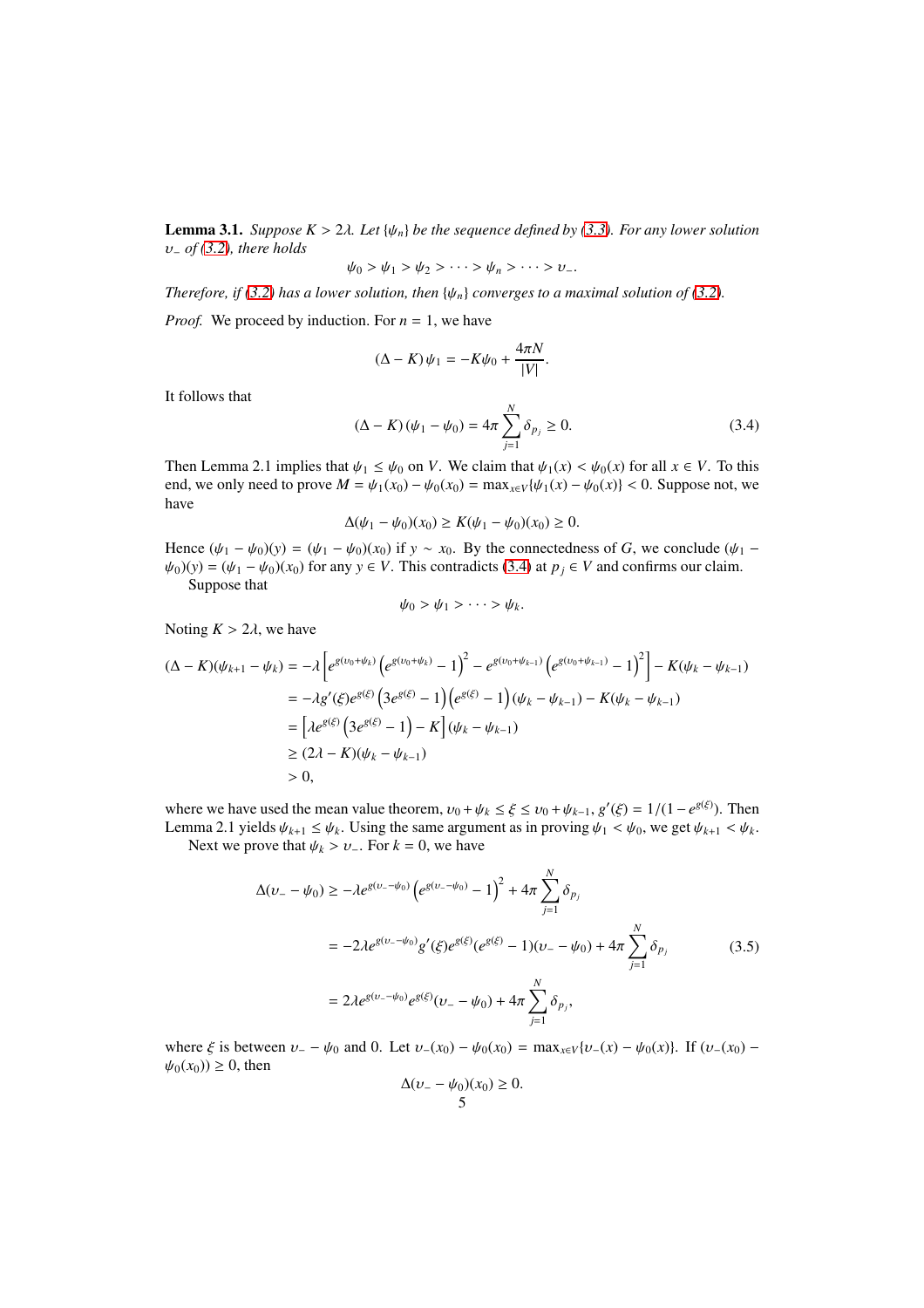Hence  $(\nu_+ - \psi_0)(y) = (\nu_- - \psi_0)(x_0)$  if  $y \sim x_0$ . Noting *G* is connected, we obtain  $(\nu_- - \psi_0)(x) \equiv$  $(\nu_- - \psi_0)(x_0)$ , which contradicts [\(3.5\)](#page-4-1) at *p<sub>j</sub>*. As a conclusion,  $\nu_- < \psi_0$ .

Suppose that  $v - \langle \psi_k \rangle$  for any  $k \geq 0$ . Then we have

$$
(\Delta - K)(\nu_{-} - \psi_{k+1}) \ge -\lambda \left[ e^{g(\nu_{0} + \nu_{-})} \left( e^{g(\nu_{0} + \nu_{-})} - 1 \right)^{2} - e^{g(\nu_{0} + \psi_{k})} \left( e^{g(\nu_{0} + \psi_{k})} - 1 \right)^{2} \right] - K(\nu_{-} - \psi_{k})
$$
  
=  $\left[ \lambda e^{g(\xi)} \left( 3 e^{g(\xi)} - 1 \right) - K \right] (\nu_{-} - \psi_{k})$   
 $\ge (2\lambda - K)(\nu_{-} - \psi_{k})$   
 $> 0,$ 

where  $v_+ + v_0 \le \xi \le \psi_k + v_0$ . By the same argument as before, we derive  $v_- \le \psi_{k+1}$ . The proof is completed.  $\Box$ 

## **Lemma 3.2.** When  $\lambda$  is sufficient big, Eq.[\(3.2\)](#page-3-0) has a solution.

*Proof.* By Lemma 3.1, if Eq.[\(3.2\)](#page-3-0) has a lower solution, then  $\{\psi_n\}$  converges to a solution of (3.2). Let  $v_0$  be the solution of [\(3.1\)](#page-3-2). Noting  $v_0$  is bounded on *V*, we can choose a positive constant *c'* such that  $v_0 - c' < 0$ . Let  $v_- = -c'$  and pick up a sufficient big  $\lambda$  such that

$$
-\lambda e^{g(v_0+v_-)}\left(e^{g(v_0+v_-)}-1\right)^2+\frac{4\pi N}{|V|}<0.
$$

It follows that

$$
\Delta v_- \ge -\lambda e^{g(v_0 + v_-)} \left( e^{g(v_0 + v_-)} - 1 \right)^2 + \frac{4\pi N}{|V|}.
$$

Hence  $\nu$ <sub>−</sub> is a lower solution of [\(3.2\)](#page-3-0). The proof is finished.

**Lemma 3.3.** *There exists a critical value*  $\lambda_c$  *satisfying* 

$$
\lambda_c \ge \frac{27\pi N}{|V|},
$$

*such that if*  $\lambda > \lambda_c$ , *Eq.*[\(3.2\)](#page-3-0) *has a solution and Eq.*(3.2) *has no solution if*  $\lambda < \lambda_c$ .

*Proof.* Define

$$
\Lambda = \left\{ \lambda > 0 \, \middle| \, \lambda \text{ is such that } (3.2) \text{ has a solution} \right\}
$$

We will prove that  $\Lambda$  is an interval. Letting  $\lambda'$  be in  $\Lambda$ , we only need to show

$$
[\lambda',+\infty)\subset\Lambda.
$$

Suppose that  $v'$  is the solution of Eq.[\(3.2\)](#page-3-0) at  $\lambda = \lambda'$ . Observing  $v_0 + v' < 0$ , we obtain

$$
\Delta v' \ge -\lambda e^{g(v_0 + v')} \left( e^{g(v_0 + v')} - 1 \right)^2 + \frac{4\pi N}{|V|},
$$

if  $\lambda > \lambda'$ . Hence  $\nu'$  is a lower solution of [\(3.2\)](#page-3-0) for  $\lambda > \lambda'$ . By Lemma 3.1, Eq.[\(3.2\)](#page-3-0) has a solution. It yields that  $[\lambda', +\infty) \subset \Lambda$ . Denote  $\lambda_c = \inf{\lambda \mid \lambda \in \Lambda}$ . Let  $h(t) = -e^t(e^t - 1)^2$ ,  $t \in (-\infty, 0]$ . We can see that *h* has a minimal value  $-\frac{4}{27}$ . Hence

<span id="page-5-0"></span>
$$
\Delta v \ge -\frac{4}{27}\lambda + \frac{4\pi N}{|V|},
$$
\n(3.6)

.

 $\Box$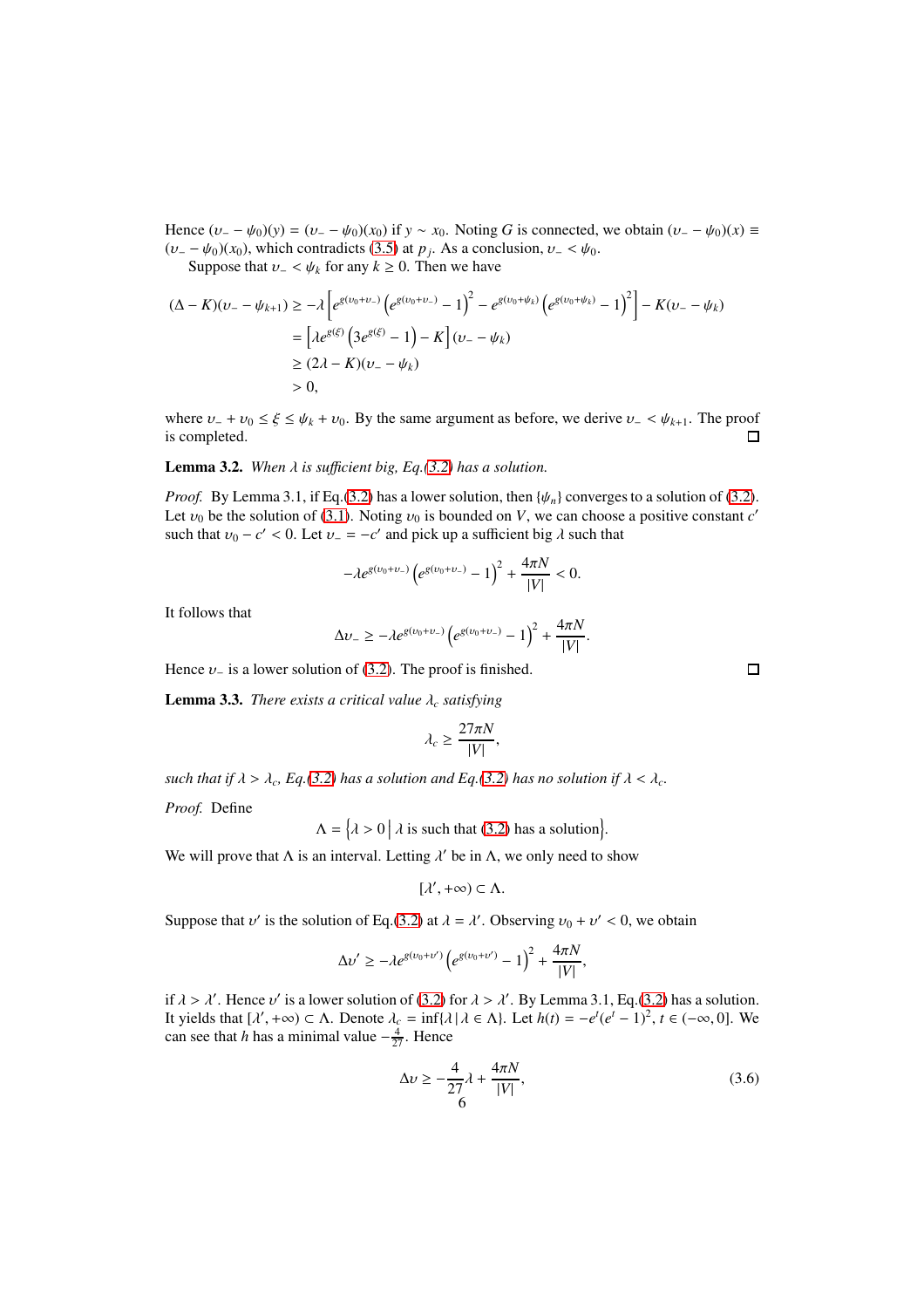if  $v$  satisfies [\(3.2\)](#page-3-0). Integrating [\(3.6\)](#page-5-0) over  $V$ , we obtain

$$
\lambda \ge \frac{27\pi N}{|V|}.
$$

Passing to the limit  $\lambda \rightarrow \lambda_c$ , we have

$$
\lambda_c \ge \frac{27\pi N}{|V|}.
$$

 $\Box$ 

Next we will prove that if  $\lambda = \lambda_c$ , Eq.[\(3.2\)](#page-3-0) has a solution. First we show the monotonicity of the solution of [\(3.2\)](#page-3-0) with respect to  $\lambda$ .

**Lemma 3.4.** *Let*  $\{v_\lambda | \lambda > \lambda_c\}$  *be the family of maximal solutions of* [\(3.2\)](#page-3-0) *obtained by Lemma 3.2. Then there holds*  $v_{\lambda_1} > v_{\lambda_2}$  if  $\lambda_1 > \lambda_2 > \lambda_c$ .

*Proof.* Suppose that  $v_{\lambda}$  is a solution of [\(3.2\)](#page-3-0) and  $\lambda_1 > \lambda_2$ . We know  $v_0 + v_{\lambda} < 0$ . It follows from [\(3.2\)](#page-3-0) that

$$
\Delta v_{\lambda_2} = -\lambda_2 e^{g(v_0 + v_{\lambda_2})} \left( e^{g(v_0 + v_{\lambda_2})} - 1 \right)^2 + \frac{4\pi N}{|V|}
$$
  
=  $-\lambda_1 e^{g(v_0 + v_{\lambda_2})} \left( e^{g(v_0 + v_{\lambda_2})} - 1 \right)^2 + \frac{4\pi N}{|V|}$   
+  $(\lambda_1 - \lambda_2) e^{g(v_0 + v_{\lambda_2})} \left( e^{g(v_0 + v_{\lambda_2})} - 1 \right)^2$   
 $\ge -\lambda_1 e^{g(v_0 + v_{\lambda_2})} \left( e^{g(v_0 + v_{\lambda_2})} - 1 \right)^2 + \frac{4\pi N}{|V|},$ 

which implies that  $v_{\lambda_2}$  is the lower solution of [\(3.2\)](#page-3-0) with  $\lambda = \lambda_1$ . By Lemma 3.1, we know that  $v_{\lambda_1} \ge v_{\lambda_2}$ . We also have

$$
\Delta(\nu_{\lambda_2} - \nu_{\lambda_1}) = -\lambda_2 e^{g(\nu_0 + \nu_{\lambda_2})} \left( e^{g(\nu_0 + \nu_{\lambda_2})} - 1 \right)^2 + \lambda_1 e^{g(\nu_0 + \nu_{\lambda_1})} \left( e^{g(\nu_0 + \nu_{\lambda_1})} - 1 \right)^2
$$
  
\n
$$
= -\lambda_1 e^{g(\nu_0 + \nu_{\lambda_2})} \left( e^{g(\nu_0 + \nu_{\lambda_2})} - 1 \right)^2 + \lambda_1 e^{g(\nu_0 + \nu_{\lambda_1})} \left( e^{g(\nu_0 + \nu_{\lambda_1})} - 1 \right)^2
$$
  
\n
$$
+ (\lambda_1 - \lambda_2) e^{g(\nu_0 + \nu_{\lambda_2})} \left( e^{g(\nu_0 + \nu_{\lambda_2})} - 1 \right)^2
$$
  
\n
$$
> -\lambda_1 \left[ e^{g(\nu_0 + \nu_{\lambda_2})} \left( e^{g(\nu_0 + \nu_{\lambda_2})} - 1 \right)^2 - e^{g(\nu_0 + \nu_{\lambda_1})} \left( e^{g(\nu_0 + \nu_{\lambda_1})} - 1 \right)^2 \right]
$$
  
\n
$$
= \left[ \lambda_1 e^{g(\xi)} \left( 3 e^{g(\xi)} - 1 \right) \right] (\nu_{\lambda_2} - \nu_{\lambda_1})
$$
  
\n
$$
\geq 2\lambda_1 (\nu_{\lambda_2} - \nu_{\lambda_1}),
$$
  
\n(3.7)

<span id="page-6-0"></span>where  $v_0 + v_{\lambda_2} \le \xi \le v_0 + v_{\lambda_1}$ . If  $v_{\lambda_1}(x_0) - v_{\lambda_2}(x_0) = \min_{x \in V} \{v_{\lambda_1}(x) - v_{\lambda_2}(x)\} = 0$ , then by [\(3.7\)](#page-6-0) we have

$$
\Delta(\nu_{\lambda_1}-\nu_{\lambda_2})(x_0)<0,
$$

which is impossible. Therefore  $v_{\lambda_1} > v_{\lambda_2}$  if  $\lambda_1 > \lambda_2 > \lambda_c$ .  $\Box$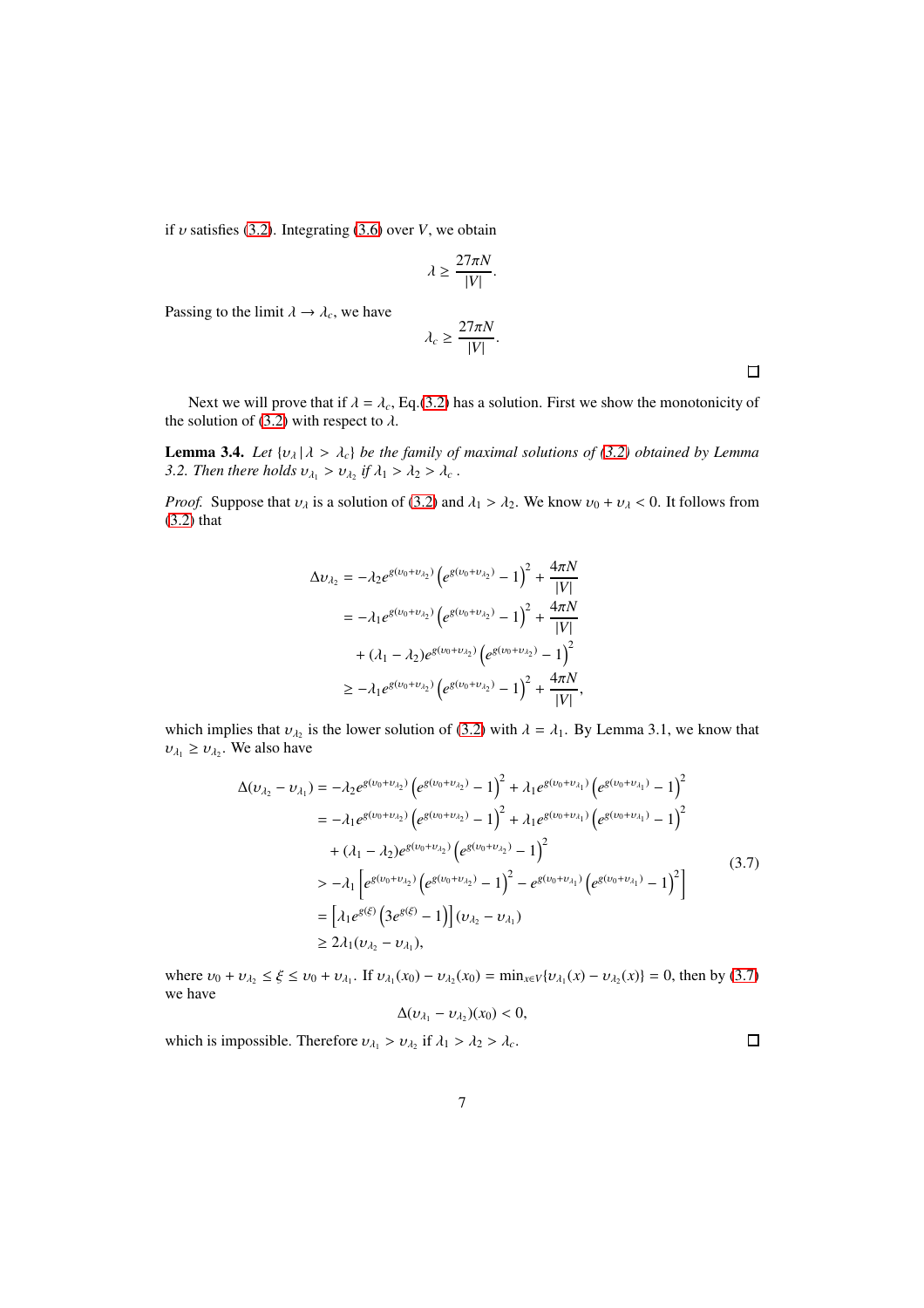**Lemma 3.5.** Assume that  $v_{\lambda}$  is a maximal solution of [\(3.2\)](#page-3-0). We decompose  $v_{\lambda}$  as  $v_{\lambda} = \bar{v}_{\lambda} + v'_{\lambda}$ , *where*  $\bar{v}_{\lambda} = \frac{1}{|V|} \int_{V} v_{\lambda} d\mu$  *and*  $v'_{\lambda} = v_{\lambda} - \bar{v}_{\lambda}$ *. Then we get* 

$$
\|\nabla v_{\lambda}'\|_2 \le C\lambda,
$$

*where C is a positive constant depending only on V. Furthermore we derive*

$$
|\bar{v}_{\lambda}| \leq C(1 + \lambda + \lambda^2)
$$

*and*

$$
||v_{\lambda}||_{W^{1,2}(V)} \leq C(1 + \lambda + \lambda^2).
$$

*Proof.* Since  $v_{\lambda} = \bar{v}_{\lambda} + v'_{\lambda}$ , multiplying Eq.[\(3.2\)](#page-3-0) by  $v'_{\lambda}$  and integrating over *V*, we have

$$
\begin{aligned} \|\nabla v'_{\lambda}\|_2^2 &= \lambda \int_V e^{g(v_0 + v_{\lambda})} \left( e^{g(v_0 + v_{\lambda})} - 1 \right)^2 v'_{\lambda} d\mu \\ &\le \lambda \int_V |v'_{\lambda}| d\mu \le C\lambda |V|^{1/2} \|\nabla v'_{\lambda}\|_2, \end{aligned}
$$

where we have used Lemma 2.2. Hence

<span id="page-7-1"></span>
$$
\|\nabla \nu_{\lambda}'\|_2 \le C\lambda. \tag{3.8}
$$

Noting  $v_0 + v_\lambda = v_0 + \bar{v}_\lambda + v'_\lambda < 0$ , we obtain

<span id="page-7-2"></span>
$$
\bar{v}_\lambda < -\frac{1}{|V|} \int_V v_0(x) d\mu,\tag{3.9}
$$

which gives an upper bound of  $\bar{v}_{\lambda}$ .

Next we will find a lower bound of  $\bar{v}_{\lambda}$ . In view of  $v_0 + v_{\lambda} < 0$  and [\(3.2\)](#page-3-0), we have

$$
\Delta v_{\lambda} + \lambda e^{g(v_0 + v_{\lambda})} \left( 1 - e^{g(v_0 + v_{\lambda})} \right) \ge \frac{4\pi N}{|V|}.
$$

Integrating the above inequality over *V*, we obtain

<span id="page-7-0"></span>
$$
\lambda \int_{V} e^{g(\nu_0 + \nu_\lambda)} d\mu \ge \lambda \int_{V} e^{2g(\nu_0 + \nu_\lambda)} d\mu + 4\pi N > 4\pi N. \tag{3.10}
$$

Since *g*(*t*) is also an increasing function with  $\lim_{t \to -\infty} g(t) = -\infty$ , we have

$$
\lim_{t \to -\infty} \frac{g(t)}{t} = \lim_{t \to -\infty} g'(t) = \lim_{t \to -\infty} \frac{1}{1 - e^{g(t)}} = 1.
$$

Hence there is positive constant *M* such that

$$
g(t) \leq \frac{t}{2},
$$

if *t* < −*M*. We decompose *V* as  $V = V_1 ∪ V_2$ , where

$$
V_1 = \{x \in V \mid v_0 + v_\lambda < -M\}, \quad V_2 = \{x \in V \mid -M \le v_0 + v_\lambda < 0\}.
$$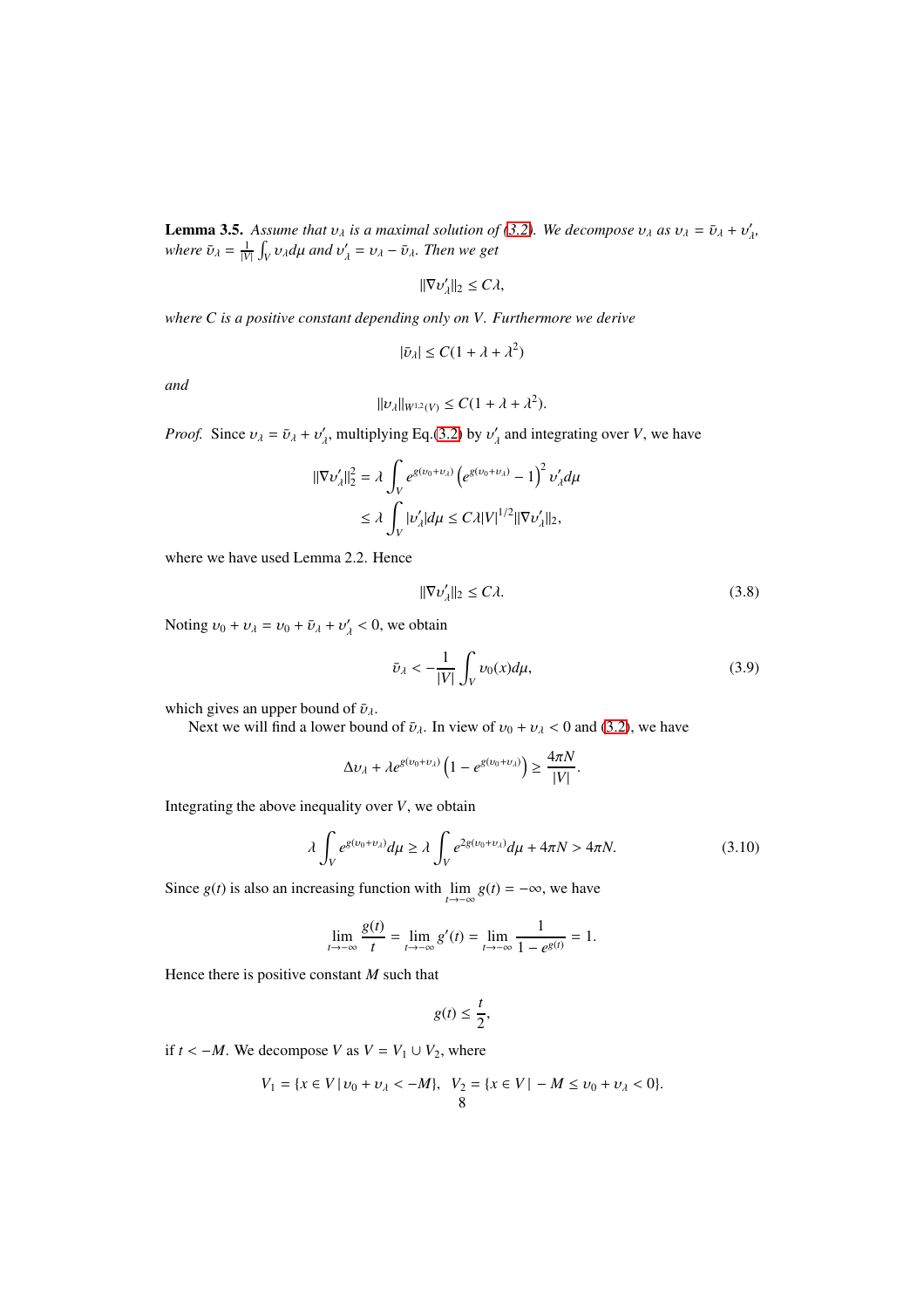Noting that *g*(*t*) is bounded on [−*M*, 0], there exists a positive constant *C* such that

$$
|g(t)| \leq C,
$$

if *t* ∈ [−*M*, 0]. Here and after we use *C* to denote a variable constant. If  $x \in V_1$ , we have

$$
e^{g(v_0+v_\lambda)} \leq e^{\frac{v_0+v_\lambda}{2}} \leq e^{\frac{v_0+v_\lambda}{2}+2C}.
$$

If  $x \in V_2$ , we enlarge *C* such that  $C \geq \frac{M}{2}$ , then

$$
e^{g(v_0+v_\lambda)} \le e^C \le e^{\frac{v_0+v_\lambda}{2}+2C}.
$$

It follows that

$$
\int_{V} e^{g(v_0 + v_{\lambda})} d\mu \leq \int_{V} e^{\frac{v_0 + v_{\lambda}}{2} + 2C} d\mu
$$
\n
$$
= e^{2C} e^{\frac{v_{\lambda}}{2}} \int_{V} e^{\frac{v_0 + v_{\lambda}'}{2}} d\mu
$$
\n
$$
\leq C e^{\frac{v_{\lambda}}{2}} \left( \int_{V} e^{v_0} d\mu \right)^{1/2} \left( \int_{V} e^{v_{\lambda}'} d\mu \right)^{1/2}
$$
\n
$$
\leq C e^{\frac{v_{\lambda}}{2}} \left( \int_{V} e^{v_{\lambda}'} d\mu \right)^{1/2}
$$
\n
$$
= C e^{\frac{v_{\lambda}}{2}} \left( \int_{V} e^{\|\nabla v_{\lambda}'\|_2} \frac{v_{\lambda}'}{\|\nabla v_{\lambda}'\|_2} d\mu \right)^{1/2}
$$
\n
$$
\leq C e^{\frac{v_{\lambda}}{2}} \left( \int_{V} e^{\|\nabla v_{\lambda}'\|_2^2 + \frac{|v_{\lambda}'|^2}{4\|\nabla v_{\lambda}'\|_2^2}} d\mu \right)^{1/2}
$$
\n
$$
\leq C e^{\frac{v_{\lambda}}{2}} e^{\frac{\|\nabla v_{\lambda}'\|_2^2}{2}},
$$
\n(3.11)

<span id="page-8-0"></span>where we have used Lemma [2](#page-3-3).3. It follows from that  $(3.10)$  and  $(3.11)$  that

$$
e^{\frac{\bar{v}_\lambda}{2}} \geq C\lambda^{-1} e^{-\frac{\|\nabla v'_\lambda\|_2^2}{2}}.
$$

This together with [\(3.8\)](#page-7-1) and [\(3.9\)](#page-7-2) yields

$$
|\bar{v}_{\lambda}| \leq C(1 + \lambda + \lambda^2).
$$

In addition,

$$
||v_\lambda||_{W^{1,2}(V)} \leq C(1+\lambda+\lambda^2).
$$

 $\Box$ 

**Lemma 3.6.** *The equation [\(3.2\)](#page-3-0) has a solution at*  $\lambda = \lambda_c$ *.* 

*Proof.* Set  $\lambda_c < \lambda < \lambda_c + 1$ . Then Lemma 3.5 implies that  $\{v_\lambda\}$  is bounded in  $W^{1,2}(V)$ . Noting that  $W^{1,2}(V)$  is pre-compact and  $\{v_\lambda\}$  is increasing with respect to  $\lambda$ , we have

$$
\nu_{\lambda} \to \tilde{\nu} \text{ in } W^{1,2}(V),
$$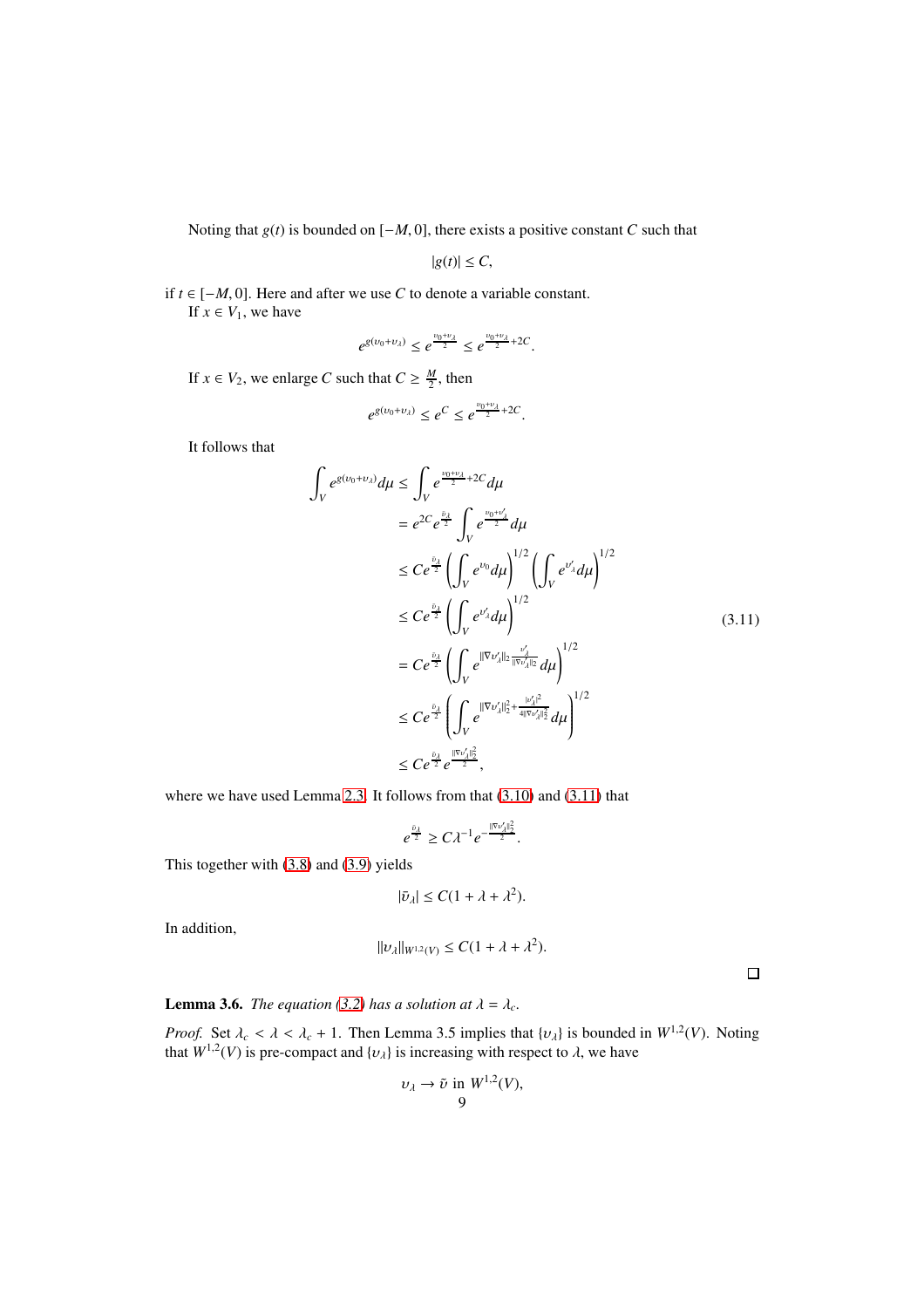as  $\lambda \rightarrow \lambda_c$  and

$$
v_0 + \tilde{v}_\lambda < 0, \text{ in } V.
$$

Since the convergence of  $\{v_\lambda\}$  is pointwise, we have

$$
\Delta v_\lambda \to \Delta \tilde{v}
$$

and

$$
e^{g(v_0+v_\lambda)}\left(e^{g(v_0+v_\lambda)}-1\right)^2\to e^{g(v_0+\tilde v)}\left(e^{g(v_0+\tilde v)}-1\right)^2,
$$

as  $\lambda \to \lambda_c$ . Therefore  $\tilde{\nu}$  is solution of [\(3.2\)](#page-3-0) and the proof is completed.

# 4. Proof of Theorem 1.2

Let  $v_0$  be the solution of [\(3.1\)](#page-3-2) and  $u = v_0 + v$ . Then we rewrite

$$
\Delta u = \lambda e^u (e^u - 1) + 4\pi \sum_{j=1}^N \delta_{p_j}
$$

as

<span id="page-9-0"></span>
$$
\Delta v = \lambda e^{\nu_0 + \nu} (e^{\nu_0 + \nu} - 1) + \frac{4\pi N}{|V|}.
$$
\n(4.1)

Lemma 4.2 and Lemma 4.4 in [\[11\]](#page-12-22) imply that if [\(4.1\)](#page-9-0) has a lower solution, then it has a maximal solution which is negative.

**Lemma 4.1.** *Let*  $\{v_\lambda | \lambda > \lambda_c\}$  *be the family of maximal solutions of* [\(4.1\)](#page-9-0)*. Then we get*  $v_{\lambda_1} > v_{\lambda_2}$ *if*  $\lambda_1 > \lambda_2 > \lambda_c$ .

*Proof.* Suppose  $\lambda_1 > \lambda_2$ . Noting  $v_\lambda + v_0 < 0$ , we have

$$
\Delta v_{\lambda_2} = \lambda_2 e^{v_0 + v_{\lambda_2}} (e^{v_0 + v_{\lambda_2}} - 1) + \frac{4\pi N}{|V|}
$$
  
=  $\lambda_1 e^{v_0 + v_{\lambda_2}} (e^{v_0 + v_{\lambda_2}} - 1) + \frac{4\pi N}{|V|}$   
+  $(\lambda_1 - \lambda_2) e^{v_0 + v_{\lambda_2}} (1 - e^{v_0 + v_{\lambda_2}})$   
 $\geq \lambda_1 e^{v_0 + v_{\lambda_2}} (e^{v_0 + v_{\lambda_2}} - 1) + \frac{4\pi N}{|V|},$ 

which implies that  $v_{\lambda_2}$  is lower solution of [\(4.1\)](#page-9-0) with  $\lambda = \lambda_1$ . Hence  $v_{\lambda_1} \ge v_{\lambda_2}$  by Lemma 4.2 in [\[11\]](#page-12-22). Calculate

$$
\Delta(\nu_{\lambda_2} - \nu_{\lambda_1}) = \lambda_2 e^{\nu_0 + \nu_{\lambda_2}} (e^{\nu_0 + \nu_{\lambda_2}} - 1) - \lambda_1 e^{\nu_0 + \nu_{\lambda_1}} (e^{\nu_0 + \nu_{\lambda_1}} - 1) \n= \lambda_1 e^{\nu_0 + \nu_{\lambda_2}} (e^{\nu_0 + \nu_{\lambda_2}} - 1) - \lambda_1 e^{\nu_0 + \nu_{\lambda_1}} (e^{\nu_0 + \nu_{\lambda_1}} - 1) \n+ (\lambda_1 - \lambda_2) e^{\nu_0 + \nu_{\lambda_2}} (1 - e^{\nu_0 + \nu_{\lambda_2}}) \n> \lambda_1 [e^{\nu_0 + \nu_{\lambda_2}} (e^{\nu_0 + \nu_{\lambda_2}} - 1) - e^{\nu_0 + \nu_{\lambda_1}} (e^{\nu_0 + \nu_{\lambda_1}} - 1)] \n= \lambda_1 e^{2\nu_0} (e^{2\nu_{\lambda_2}} - e^{2\nu_{\lambda_1}}) - \lambda_1 e^{\nu_0} (e^{\nu_{\lambda_2}} - e^{\nu_{\lambda_1}}) \n\ge 2\lambda_1 e^{2\nu_0 + 2\xi} (\nu_{\lambda_2} - \nu_{\lambda_1}),
$$
\n(10)

 $\Box$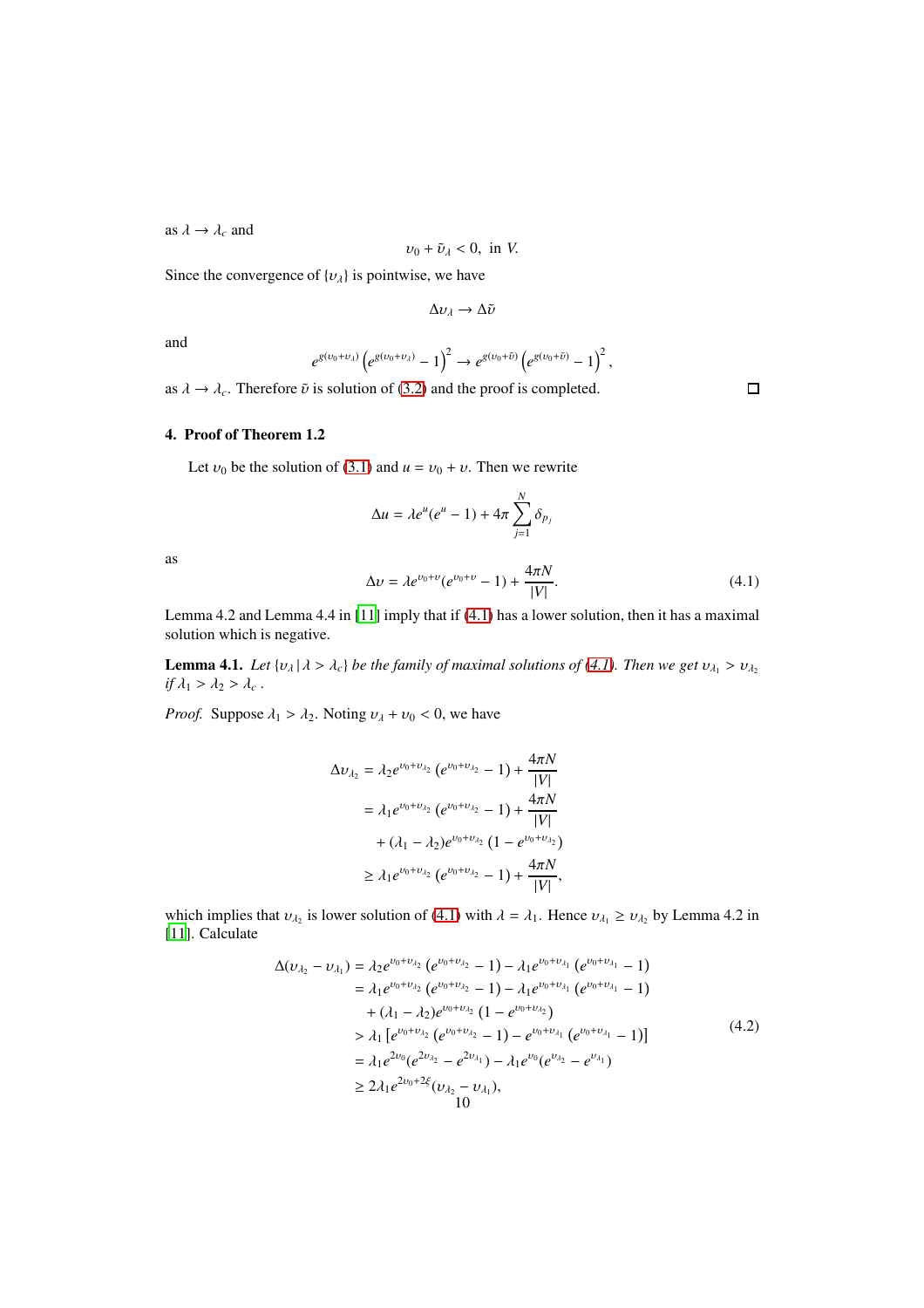where

$$
v_{\lambda_2} \leq \xi \leq v_{\lambda_1}.
$$

Hence

$$
\Delta(v_{\lambda_1}-v_{\lambda_2})<2\lambda_1e^{2v_0+2\xi}(v_{\lambda_1}-v_{\lambda_2}).
$$

Supposing that  $v_{\lambda_1}(x_0) - v_{\lambda_2}(x_0) = \min_{x \in V} \{v_{\lambda_1}(x) - v_{\lambda_2}(x)\} = 0$ , then we have

$$
\Delta(\nu_{\lambda_1}-\nu_{\lambda_2})(x_0)<0,
$$

which contradicts  $\Delta (v_{\lambda_1} - v_{\lambda_2})(x_0) \ge 0$ . Therefore, we conclude that  $v_{\lambda_1} > v_{\lambda_2}$  if  $\lambda_1 > \lambda_2 > \lambda_c$ .

**Lemma 4.2.** *For a maximal solution*  $v_{\lambda}$  *of* [\(4.1\)](#page-9-0)*, we decompose it as*  $v_{\lambda} = \bar{v}_{\lambda} + v'_{\lambda}$ *, where*  $v'_{\lambda} = v_{\lambda} - \bar{v}_{\lambda}$ . Then we have

$$
\|\nabla v_\lambda'\|_2 \leq C\lambda,
$$

*where C is a positive constant depending only on V. Furthermore we obtain*

$$
|\bar{\nu}_{\lambda}| \leq C(1 + \lambda + \lambda^2)
$$

*and*

$$
||v_\lambda||_{W^{1,2}(V)} \leq C(1+\lambda+\lambda^2),
$$

*where C is a positive constant depending only on G.*

*Proof.* In view of  $v_{\lambda} = \bar{v}_{\lambda} + v'_{\lambda}$ , multiplying Eq.[\(4.1\)](#page-9-0) by  $v'_{\lambda}$  and integrating over *V*, we have

$$
\begin{aligned} \|\nabla v'_{\lambda}\|_{2}^{2} &= \lambda \int_{V} e^{v_{0} + v_{\lambda}} \left(1 - e^{v_{0} + v_{\lambda}}\right) v'_{\lambda} d\mu \\ &\le \lambda \int_{V} |v'_{\lambda}| d\mu \le C\lambda |V|^{1/2} \|\nabla v'_{\lambda}\|_{2} .\end{aligned}
$$

It follows that

<span id="page-10-1"></span>
$$
\|\nabla \nu_{\lambda}'\|_2 \le C\lambda. \tag{4.3}
$$

Using  $v_0 + v_\lambda = v_0 + \bar{v}_\lambda + v'_\lambda < 0$ , we obtain

<span id="page-10-2"></span>
$$
\bar{v}_{\lambda} < -\frac{1}{|V|} \int_{V} v_0(x) d\mu. \tag{4.4}
$$

Integrating Eq.[\(4.1\)](#page-9-0) with  $v = v_\lambda$  over *V*, we have

<span id="page-10-0"></span>
$$
\lambda \int_{V} e^{\nu_0 + \nu_\lambda} d\mu = \lambda \int_{V} e^{2(\nu_0 + \nu_\lambda)} d\mu + 4\pi N > 4\pi N. \tag{4.5}
$$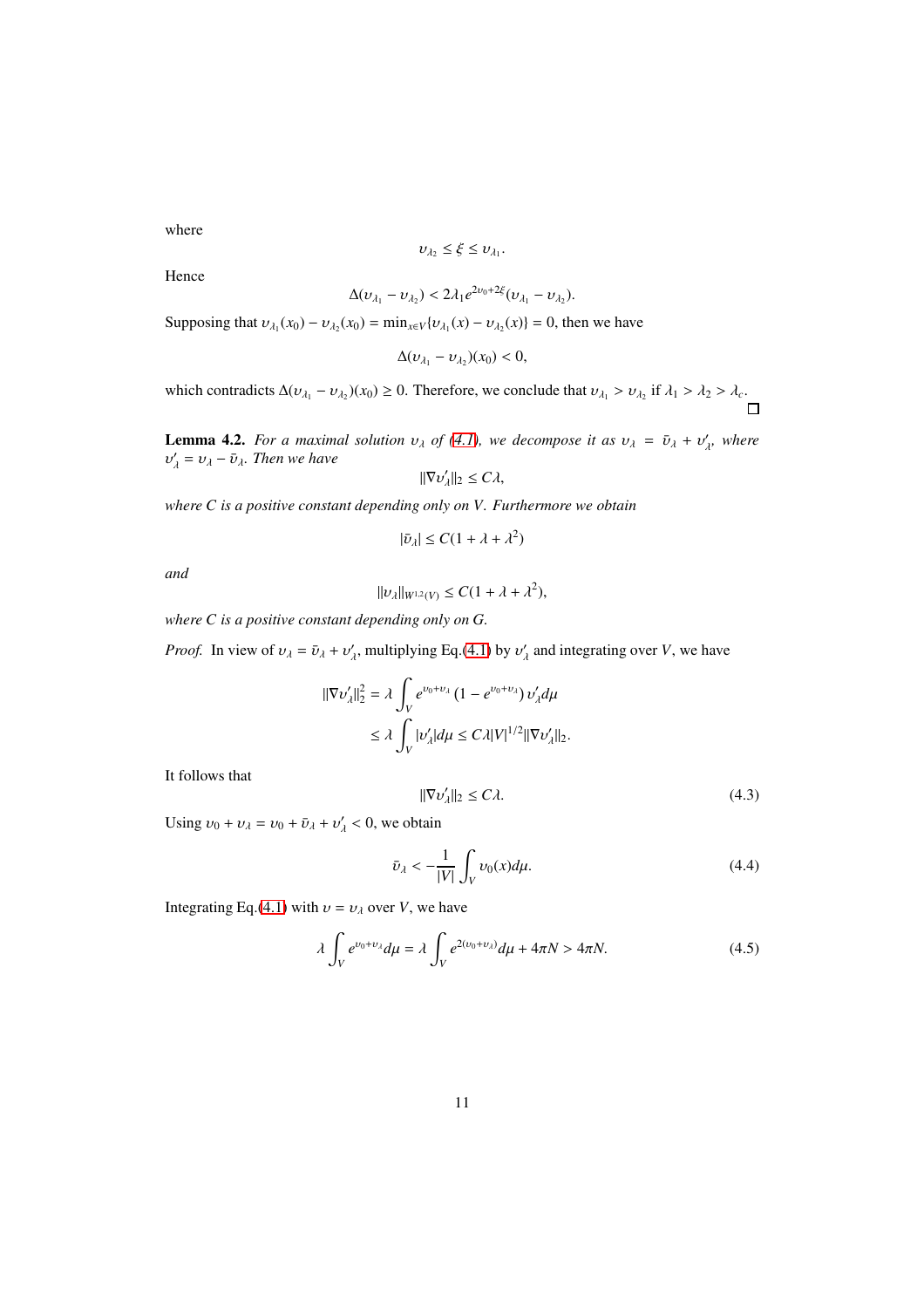By the Hölder inequality and Lemma [2](#page-3-3).3, we obtain

$$
\int_{V} e^{\nu_{0} + \nu_{\lambda}} d\mu = \int_{V} e^{\nu_{0} + \bar{\nu}_{\lambda} + \nu'_{\lambda}} d\mu
$$
\n
$$
= e^{\bar{\nu}_{\lambda}} \int_{V} e^{\nu_{0} + \nu'_{\lambda}} d\mu
$$
\n
$$
\leq e^{\bar{\nu}_{\lambda}} \left( \int_{V} e^{2\nu_{0}} d\mu \right)^{1/2} \left( \int_{V} e^{2\nu'_{\lambda}} d\mu \right)^{1/2}
$$
\n
$$
\leq C e^{\bar{\nu}_{\lambda}} \left( \int_{V} e^{2\nu'_{\lambda}} d\mu \right)^{1/2}
$$
\n
$$
= C e^{\bar{\nu}_{\lambda}} \left( \int_{V} e^{2\|\nabla \nu'_{\lambda}\|_{2} \frac{\nu'_{\lambda}}{\|\nabla \nu'_{\lambda}\|_{2}} d\mu \right)^{1/2}
$$
\n
$$
\leq C e^{\bar{\nu}_{\lambda}} \left( \int_{V} e^{2\|\nabla \nu'_{\lambda}\|_{2}^{2} + \frac{\nu'_{\lambda} + 2}{2\|\nabla \nu'_{\lambda}\|_{2}^{2}} d\mu \right)^{1/2}
$$
\n
$$
\leq C e^{\bar{\nu}_{\lambda}} e^{\|\nabla \nu'_{\lambda}\|_{2}^{2}},
$$
\n(4.6)

which together with [\(4.5\)](#page-10-0) leads to

<span id="page-11-0"></span>
$$
e^{\bar{\upsilon}_\lambda} \ge C\lambda^{-1} e^{-\|\nabla \upsilon_\lambda'\|_2^2}.\tag{4.7}
$$

Combining [\(4.3\)](#page-10-1), [\(4.4\)](#page-10-2) and [\(4.7\)](#page-11-0), we get

$$
|\bar{v}_{\lambda}| \leq C(1 + \lambda + \lambda^2).
$$

Moreover,

$$
||v_{\lambda}||_{W^{1,2}(V)} \leq C(1 + \lambda + \lambda^2).
$$

 $\Box$ 

**Lemma 4.3.** *The equation* [\(4.1\)](#page-9-0) *with*  $\lambda = \lambda_c$  *has a solution.* 

*Proof.* Let  $\lambda_c < \lambda < \lambda_c + 1$ . By Lemma 4.2, we have  $\{v_\lambda\}$  is bounded in  $W^{1,2}(V)$ . Since  $W^{1,2}(V)$ is pre-compact and  $\{v_\lambda\}$  is increasing with respect to  $\lambda$ , we obtain

$$
v_{\lambda} \to \tilde{v} \text{ in } W^{1,2}(V),
$$

as  $\lambda \rightarrow \lambda_c$  and

$$
v_0 + \tilde{v}_\lambda < 0, \text{ in } V.
$$

In view of the pointwise convergence of  $\{v_\lambda\}$ , we have

$$
\Delta \nu_\lambda \to \Delta \tilde{\nu}
$$

and

$$
e^{\nu_0+\nu_\lambda}(e^{\nu_0+\nu_\lambda}-1)\to e^{\nu_0+\tilde\nu}\left(e^{\nu_0+\tilde\nu}-1\right),
$$

as  $\lambda \rightarrow \lambda_c$ . It is clear that  $\tilde{\nu}$  is solution of [\(4.1\)](#page-9-0).

 $\Box$